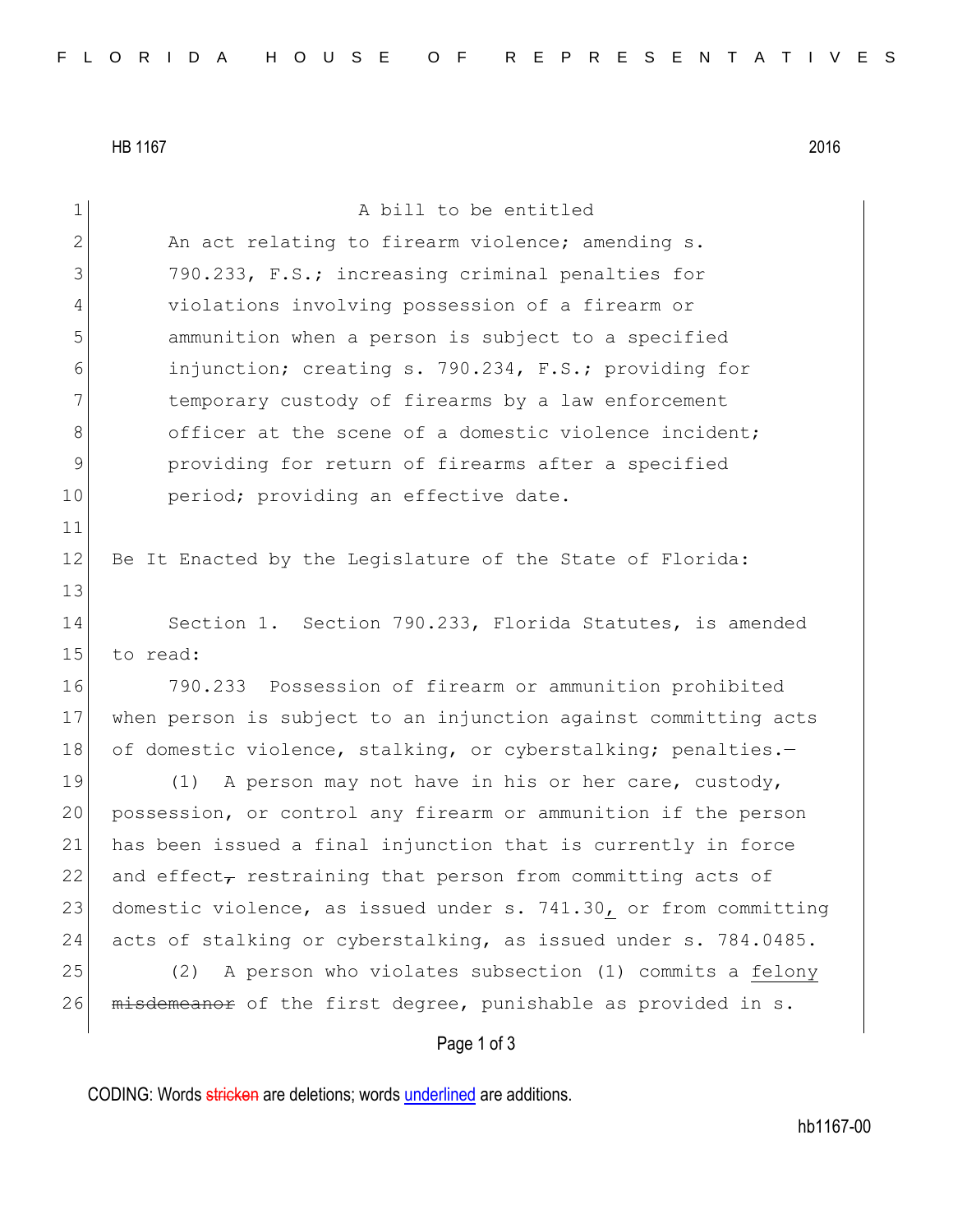## HB 1167 2016

27 775.082, or s. 775.083, or s. 775.084. 28 (3) It is the intent of the Legislature that the 29 disabilities regarding possession of firearms and ammunition are 30 consistent with federal law. Accordingly, this section does not 31 apply to a state or local officer as defined in s.  $943.10(14)$ , 32 holding an active certification, who receives or possesses a 33 firearm or ammunition for use in performing official duties on 34 behalf of the officer's employing agency, unless otherwise 35 prohibited by the employing agency. 36 Section 2. Section 790.234, Florida Statutes, is created 37 to read: 38 790.234 Domestic violence; temporary custody of firearms. 39 (1) When at the scene of an alleged act of domestic 40 violence as defined in s. 741.28, a law enforcement officer may 41 remove a firearm from the scene if: 42 (a) The law enforcement officer has probable cause to 43 believe that an act of domestic violence has occurred. 44 (b) The firearm is in plain view or is discovered during a 45 consensual or other lawful search. 46 (2) If a firearm is removed from the scene under 47 subsection (1), the law enforcement officer shall: 48 (a) Provide to the owner of the firearm information on the 49 process for retaking possession of the firearm. 50 (b) Provide for the safe storage of the firearm during the 51 pendency of any proceeding related to the alleged act of 52 domestic violence.

## Page 2 of 3

CODING: Words stricken are deletions; words underlined are additions.